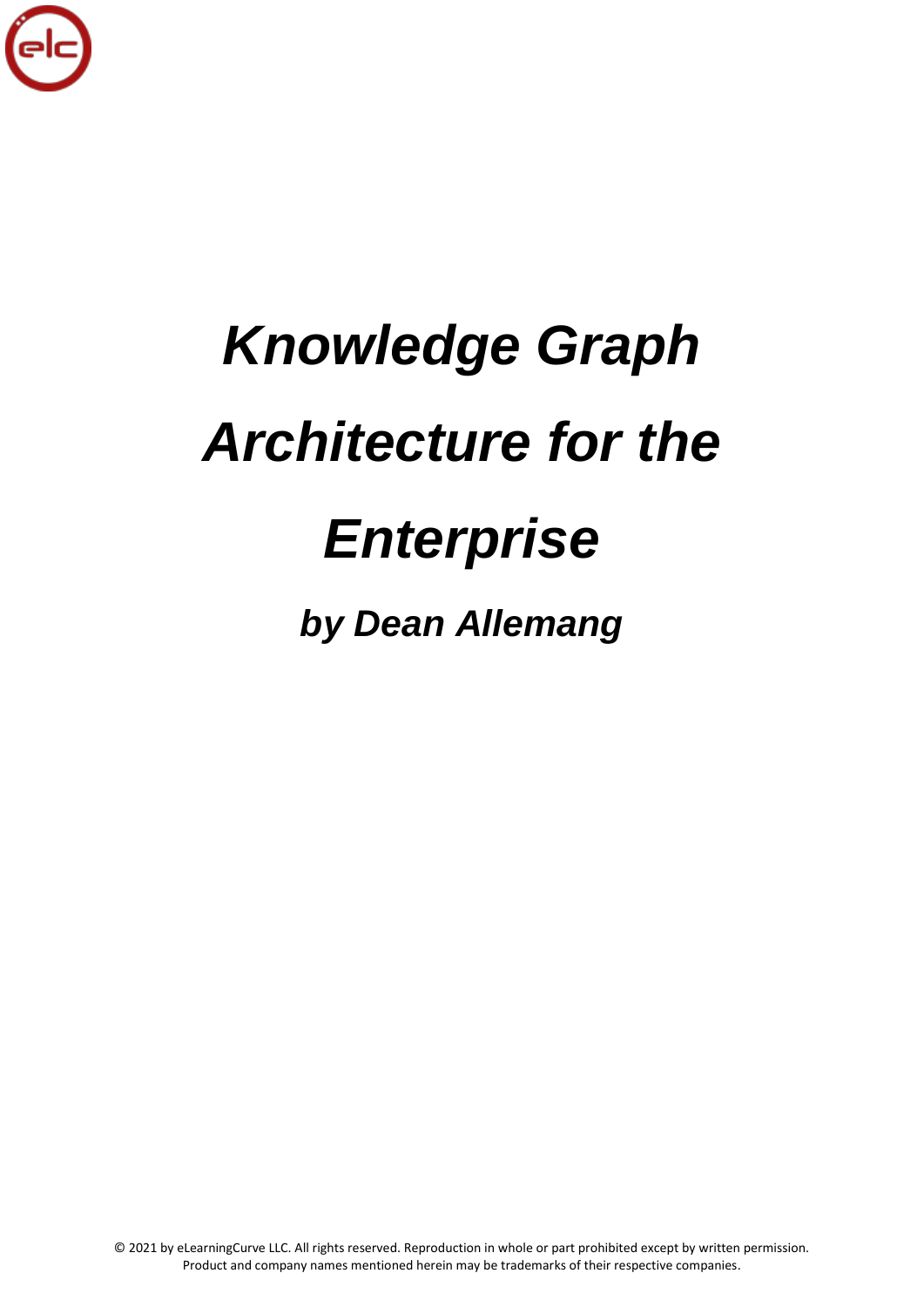

#### **Module 0. About the Course (7 min)**

#### **Module 1. Definitions and Business Case (55 min)**

- *History of Knowledge Graphs*
	- o Knowledge Graphs on the Web
	- o Knowledge Graph of Banking (abridged)
		- Semantic Web Description of Banking: EBF, abnarmo, CTFC, ECFR, Cornell
		- Semantic Web Description of Banking (abridged)
		- **Knowledge Graph of Banking Summary**
	- o Use Case for Knowledge Graphs
	- o Berners-Lee Quote
	- o Industrial Scale Semantic Web Finance Part 1 & 2
	- o Industrial Scale Semantic Web Chemistry Part 1 & 2
	- o How Can We Share Meaning?
		- **Sharing Terminology Part 1 & 2**
		- **Linking Terminology**
		- **Describing Terminology**
		- Describing Terminology in FIBO Part 1 & 2
	- o Ontologies Refer to One Another
	- o Semantic Services in an Enterprise Knowledge Graph Part 1 & 2
- *Knowledge Graphs in Various Industries Finance*
	- o Semantic Enterprise Data Integration
	- o Role of FIBO in Semantic Data Integration
- *Knowledge Graphs in Various Industries – Media*
	- o Steps in Movie Production
- *Knowledge Graphs in Various Industries – Agriculture*
	- o Managing Agricultural Publications Using AGROVOC
	- o AGROVOC
- *Knowledge Graphs in Various Industries – Pharmaceuticals*
	- o CDISC Clinical Data Interchange Standards Consortium
- *Data Management Challenges in the Enterprise*
	- o Data Management Landscape a Metaphor Part 1 & 2
	- o Map of the Enterprise Data Jungle
	- o How the WEB was Won

#### **Module 2. Knowledge Graph Supporting Technologies (40 min)**

- *Features of Graph Data Systems*
	- o What is a Graph? Part 1 & 2
	- o Other Words for Graphs
	- o Why Graphs?
- *Approaches to Graphs as Data*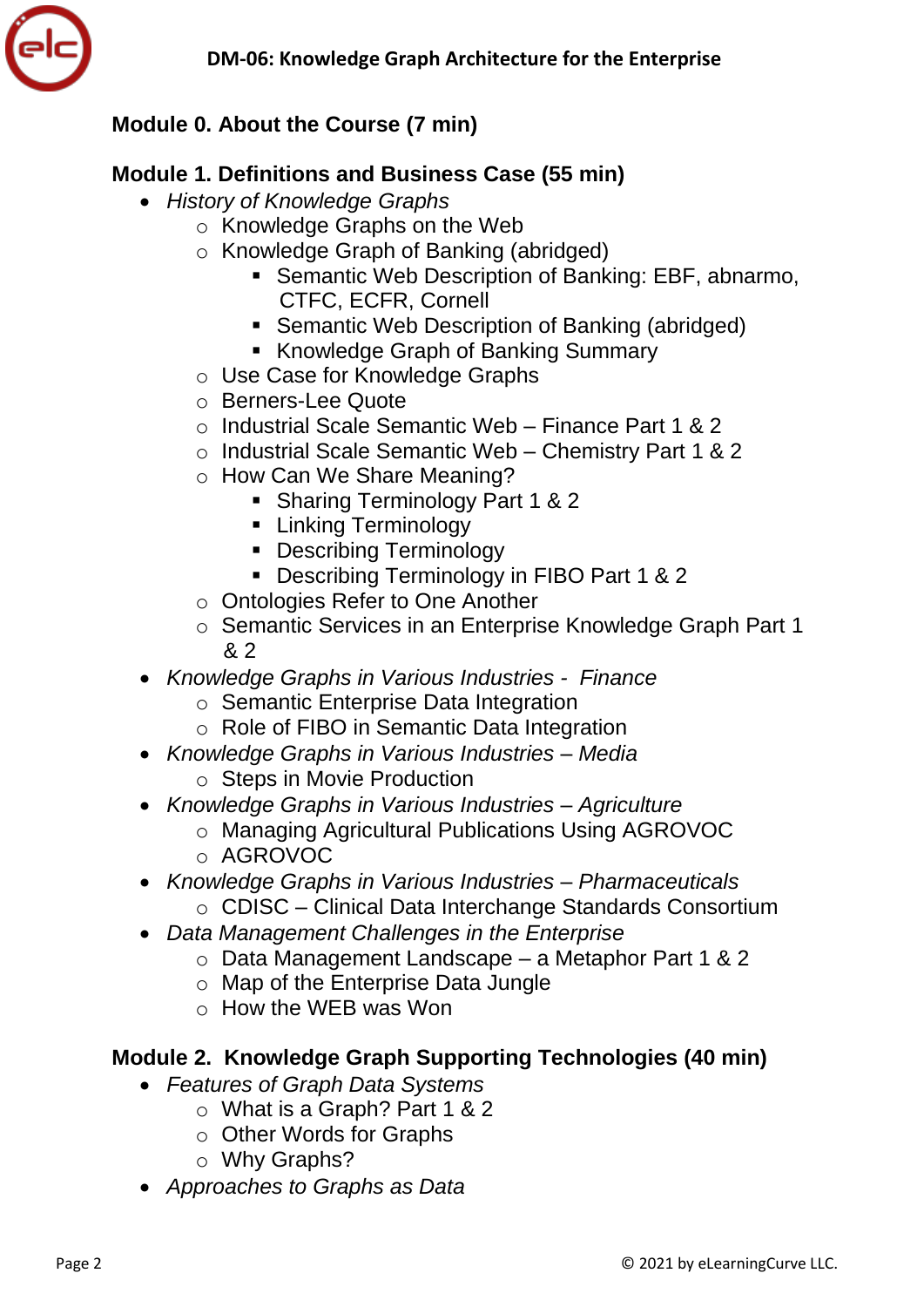

- o Graphs as Linked Tables
- o Graphs with Attributes
- o Linked Identities
- *Property Graph Data Capabilities*
	- o What are Graphs Good at?
	- o Entity Resolution
	- o Entity Resolution Example
	- o Entity Resolution with Graphs Part 1-3
	- o Fraud Detection
	- o Path Analytics Part 1 & 2
- *Graph Data Queries*
	- o Complex Data is a Bowl of Spaghetti Part 1-4
	- o Various Query Languages
- *Graph Data Visualization*
	- o Graph Data Visualization
	- o Small, Detailed Displays
	- o Small Detailed Graphs
	- o Large Uniform Graphs Part 1 & 2
	- o Connected Subgraphs
- *Graph Data Systems*
	- o Graph Data Systems
	- o What Does a Graph Data System Do?
	- o Data Applications
	- o Multi-Modal Databases
	- o Multi-Modal Vendors
	- o Graph Data Standards
- *Standardizing Data*
	- o Why Standardize Data? Part 1 & 2
	- o Graph Data Standards
	- o Well-Known Non-Graph Data Standards: Relational Database
	- o Well-Known Non-Graph Data Standards: Documents
	- o Graph Data Standards: Semantic Web
	- o Graph Data Standards: Property Graph

#### **Module 3. Semantic Technology Fundamentals (58 min)**

- *Knowledge Graph Stack*
- *RDF Brings Data Together*
	- o RDF Basic Data as "Triples"
	- o Distributing Tabular Data
	- o Column-by-column?
	- o Row-by-row?
	- o Cell-by-cell?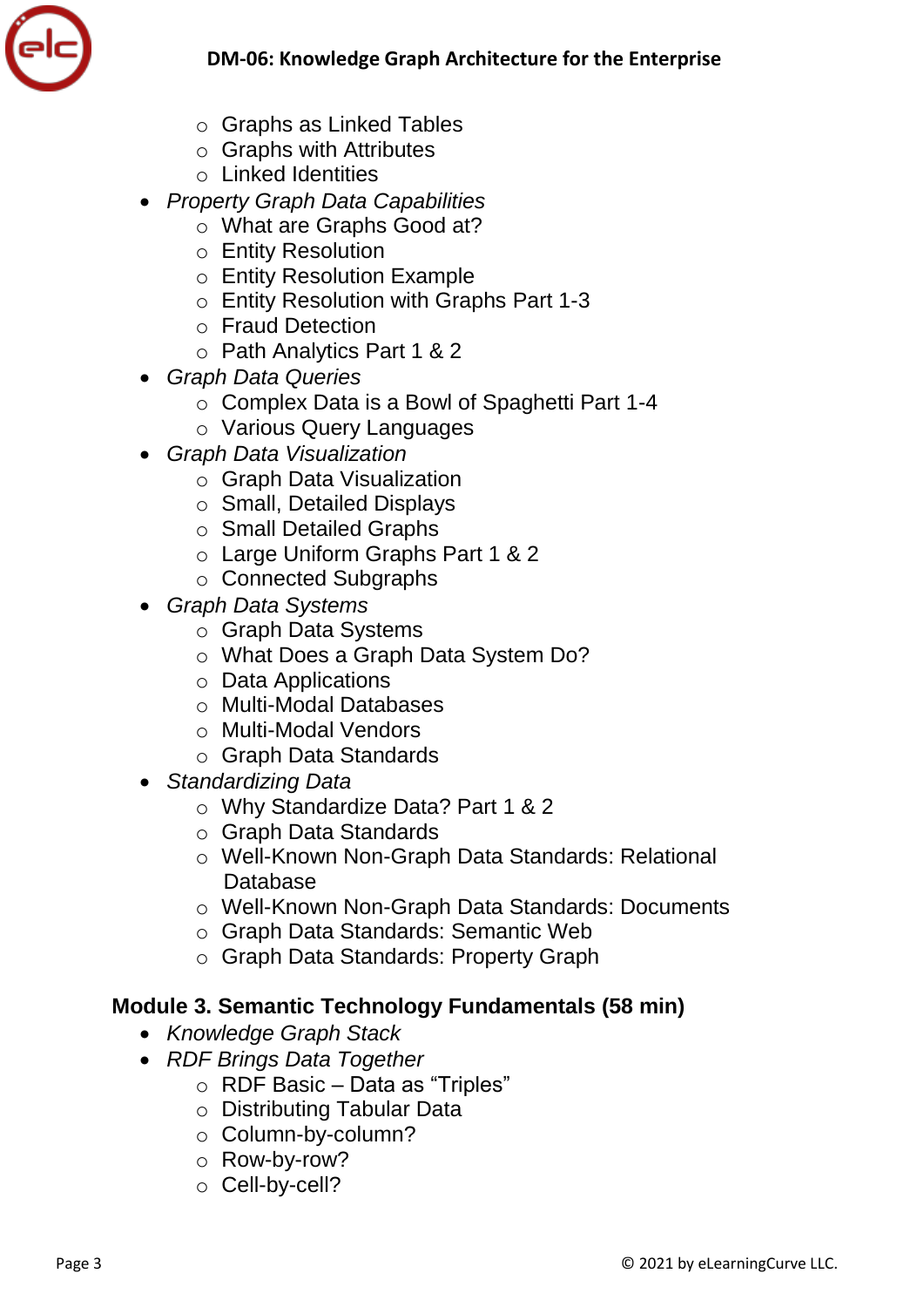

- o Triples in RDF
- o Tabular Data as a Graph
- o Combining Data on a Web Site
- *RDFS Enhance Data with Types & Properties*
	- o RDF Schema Language (RDFS)
	- o Example Classes/Subclasses, Domains/Ranges Part 1 & 2
- *OWL Provides Precision Logic to Describe Models* o OWL Example
- *SPARQL Lets you Ask Questions About the Data*
- *Example Knowledge Graph Capabilities Using Semantic Web Standards*
	- o Components of the Sample Knowledge Graph
	- o Using FIBO for Semantic Data Integration (simple example)
	- o AML/KYC Data
	- o Data as RDF
	- o Semantic Federated Queries
	- o FIBO + RDFS Provides Information About Types
	- o Inferences Using FIBO and RDFS
	- o Semantic Federated Queries
	- o FIBO Contribution
	- o Data Including FIBO Metastatement about Inverses
- *Using SKOS for Knowledge Management*
	- o SKOS Organizes Terminology
	- o SKOS Simple Knowledge Organization System Part 1
	- o The Role of SKOS in Enterprise Data
	- o SKOS Organizes Terminology
	- o Vocabulary for Use and Defining Data Elements
	- $\circ$  Vocabularies for Enterprise Data Management Part 1 3
	- o FIBO as Master Vocabulary
	- o Who Uses SKOS?
	- o SKOS Example: Agrovoc
- *The Meaning of Meaning*
	- o How Do We Express Meaning?
	- o Sample Data
	- $\circ$  Expressing Meaning in Words: Part 1 3
	- o Expressing Meaning as Reference
	- o Expressing Meaning as Structure
	- o Expressing Meaning with a Graph
	- o Explaining the Swap Record
	- $\circ$  Expressing Meaning as a Structured Graph Part 1 4
	- o What Role did the Ontology Play in Meaning?

#### **Module 4. Knowledge Graph Enterprise Framework (35 min)**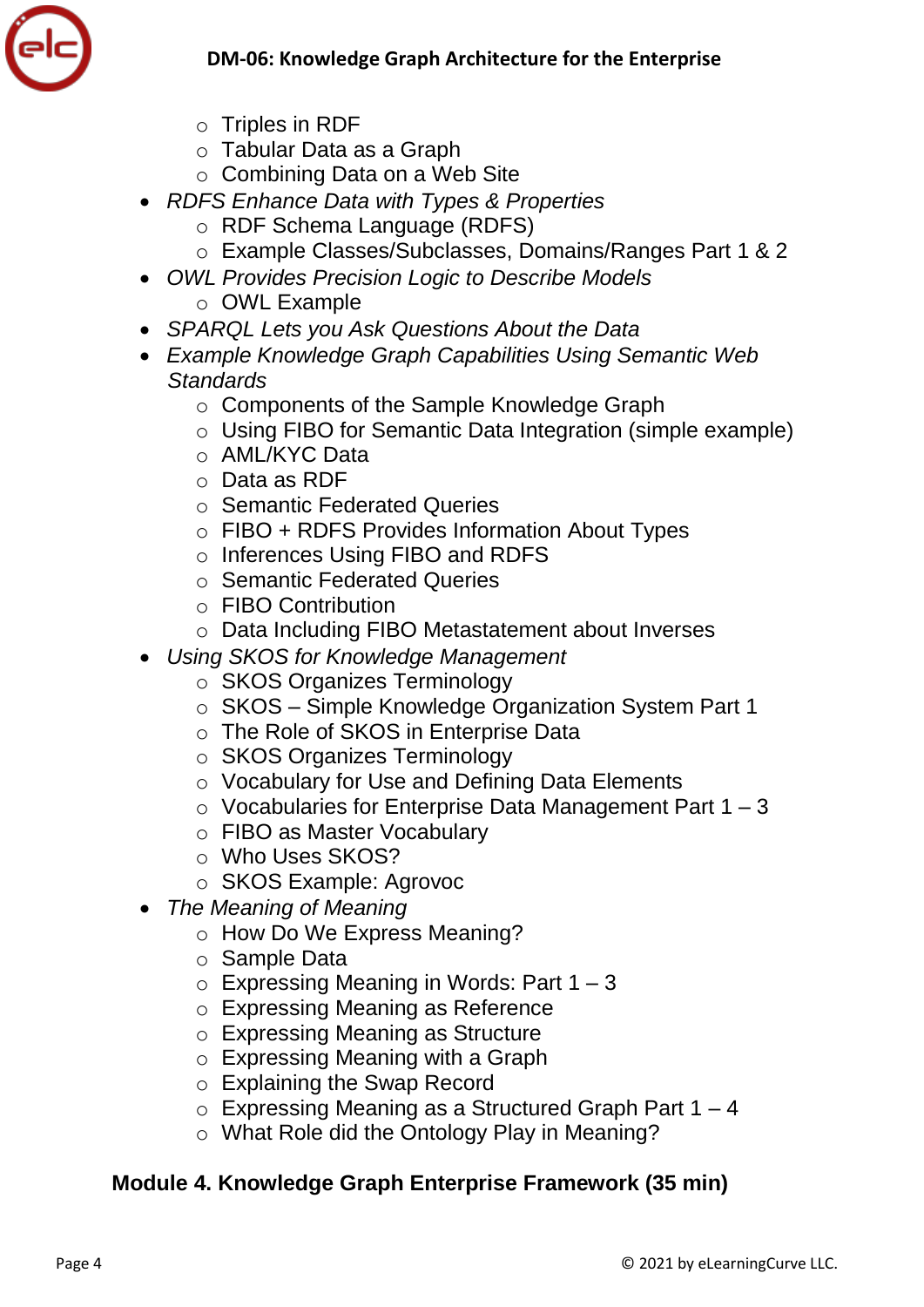

- *Application Vs. Enterprise Data*
- *The Enterprise Data Jungle*
- *Sustainable Extensibility*
- *Enterprise Data Community*
- *Prerequisites for Distributed Data*
- *Common Reference*
	- o Shared References are Everywhere
	- o Linked Open Data Cloud
- *Connecting References*
- *Semantic Alignment*
	- o Semantic Alignment by Common Reference
- *Things vs. Strings*
	- o Things vs. Strings Part 1 & 2
- *Tools and Components*
	- o Graph Databases
	- o Property Graphs
		- **Property Graphs Part 1 & 2**
		- **Some Cool Things You Can Do With Property Graphs**
		- Graph Matching Example: Recommendation Engine
		- Graph Matching Example: Recommendation Engine Part 1 & 2
	- o Triple Stores
		- **Input Triples Part 1 & 2**
		- **Query Triples**
		- Update / Delete Triples
		- **Persistent Data**
		- Connection to Other Data Stores
		- **Some Cool Things You Can Do With Semantic Graphs**
		- **Semantic Middleware**
	- o Shared Strengths
	- o Differentiators
- *Applications of Knowledge Graphs*
	- o Knowledge Graph Application Categories
	- o Data Catalog
		- Represent Metadata as a Graph
		- **Mapping Tables / Columns to Ontologies**
	- o Smart Data Lake
		- What Makes a Data Lake Smart?
		- **Smart Data Lake Examples**
	- o Future-Proof Data
	- o Smart Markup
		- **Steps in Movie Production**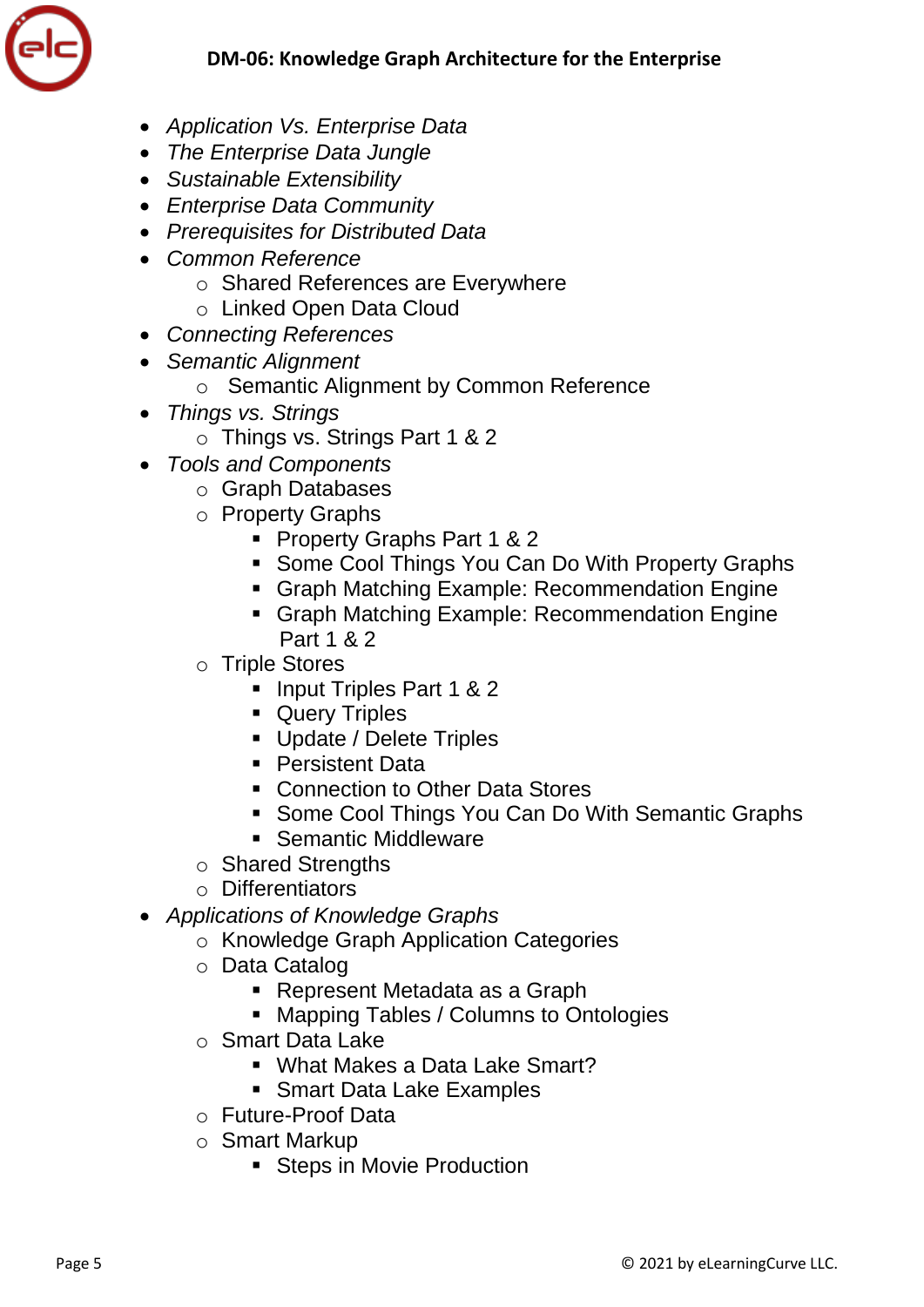

#### **Module 5. Modeling Methodology and Architecture (33 min)**

- *Modeling Methodology and Architecture*
	- o Durable Data Part 1 & 2
	- o Iterative Modeling & Content Development
	- o Recipe for Modeling Failure
	- o Recipe for Success
	- o Use Cases for Knowledge Graphs
		- Scope of a Model
		- **Scope Examples**
		- **How to Address Scope-Use Cases**
		- Anatomy of a Use Case
		- **Example: Estimate Cost of Loans**
		- **Example: Estimate Cost of Television Distribution**
		- Using Use Cases for Scoping: TV Show Example
		- **Using Use Cases for Scoping: Loan Exaple**
- *Terminology Sources*
- *Guidelines for Terminology*
	- o Definition Guidelines (Based on ISO 704)
		- **Example of Refined Definitions**
	- o Conceptual Modeling
		- **Basics of Conceptual Modeling Part 1 & 2**
		- Steps in Domain Analysis
		- Example of Domain Analysis Bonds Part 1 & 2
		- **Example of Domain Analysis: SKOS**
		- Statements in SKOS: Part 1 & 2
		- **Modeling Statements in SKOS**
		- Combining Modeling Approaches
		- Combining SKOS and OWL
	- o Ontology Testing and Evaluation
		- **Types of Ontology Testing**
		- **Logic Errors: Unsatisfiable Class**
		- **-** Logic Errors: Unsatisfiable Property
	- o Application Testing and Evaluation
		- Competency Questions and Data Mapping
		- **Competency Questions and Data Mapping Example**
		- **Series Data**
		- **Mapping Data**
		- Application Level Testing Recap
	- o Iteration
		- **Fixing Issue**
		- Mapping Data
		- Adjust and Repeat
	- o Methodology Take-Aways